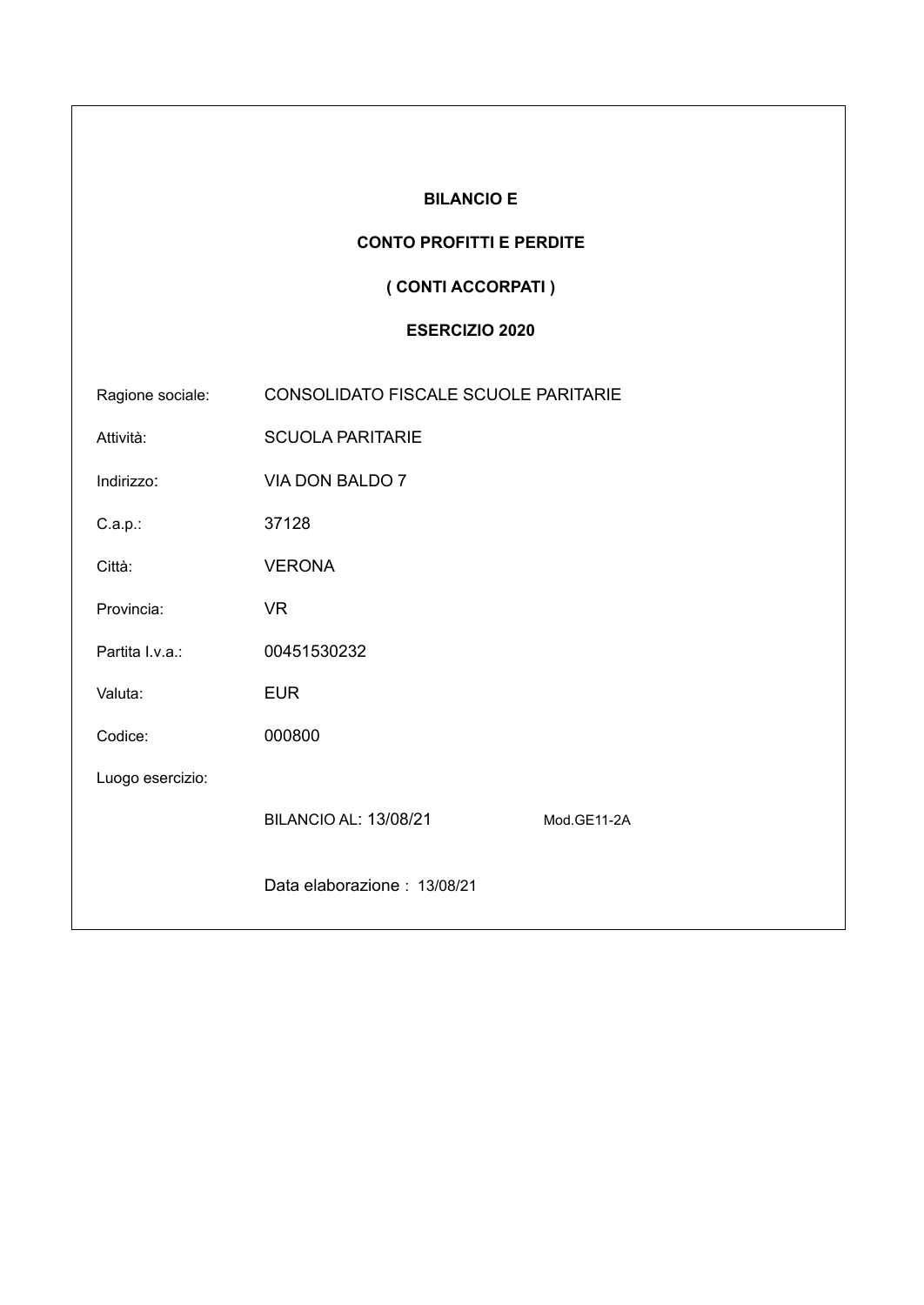## **000800 CONSOLIDATO FISCALE SCUOLE PARITARIE CONSOLIDATO FISCALE SCUOLE PARITARIE Esercizio** 2020 Pag. 1

|              | <b>COSTI</b>                                        |                        | <b>OSSERVAZIONI</b> |
|--------------|-----------------------------------------------------|------------------------|---------------------|
| 50 000010    | RIM.INIZIALI GENERI ALIMENTARI                      | 855,17                 |                     |
|              |                                                     |                        |                     |
| 50 000012    | RIM. INIZIALI PRODOTTI DI PULIZIA ED IGIENE         | 1.458,45               |                     |
| 50 000015    | RIM.INIZIALI MATERIALE CANCELLERIA E STAMPATI       | 1.602,68               |                     |
|              | RIMANENZE INIZIALI                                  | 3.916,30               |                     |
| 51 000020    | ACQUISTO DI GENERI ALIMENTARI (VITTO)               | 56.964,45              |                     |
| 51 000025    | ACQUISTO CANCELLERIA E STAMPATI                     | 5.273,25               |                     |
| 51 000045    | PRODOTTI DI PULIZIA ED IGIENE                       | 5.744,72               |                     |
| 51 000050    | <b>MERCE VARIA</b>                                  | 1.211,67               |                     |
| 51 000055    | LIBRI, MATERIALE DIDATTICO                          | 3.718,34               |                     |
|              | <b>COSTI ORD. GESTIONE CARATT.</b>                  | 72.912,43              |                     |
| 52 000005    | STIPENDI E SALARI                                   | 1.727.433,36           |                     |
| 52 000009    | CONTRIBUTI INPDAP                                   | 152.155,50             |                     |
|              |                                                     |                        |                     |
| 52 000010    | CONTRIBUTI ASS.LI PREVIDENZIALI                     | 281.331,90             |                     |
| 52 000015    | INDENNITA' ANZIANITA' MATURATA NELL'ANNO            | 3.110,44               |                     |
| 52 000016    | ACC.TO TESORERIA DELL'ANNO                          | 123.775,08             |                     |
| 52 000017    | IND. ANZ. ALTRI FONDI                               | 3.139,36               |                     |
| 52 000025    | ASSICURAZIONI INAIL                                 | 12.176,05              |                     |
| 52 000030    | ALTRI COSTI PER IL PERSONALE                        | 1.089,66               |                     |
| 52 000055    | PREST.OCCASIONALI/LIBERO PROFESS.                   | 11.291,50              |                     |
| 52 000075    | ASSEGNI NUCLEO FAMILIARE                            | 17.017,19              |                     |
|              | <b>COSTI DEL PERSONALE</b>                          | 2.332.520,04           |                     |
| 55 000010    | AMM.TO FABBRICATI                                   | 228.954,42             |                     |
| 55 000015    | AMM.TO IMPIANTI GENERICI                            | 21.194,31              |                     |
| 55 000020    | AMM.TO IMPIANTI SPECIFICI                           | 16.953,43              |                     |
| 55 000022    | AMM.TO IMP.DEPURAMENTO E TRATTAMENTO ACQUE E FUMI   | 629,71                 |                     |
| 55 000030    | AMM.TO ATTREZZATURA VARIA E MINUTA                  | 169,72                 |                     |
| 55 000031    | AMM.TO ATTREZZATURA SPECIFICA                       | 13.580,78              |                     |
| 55 000035    | AMM.TO COSTRUZIONI LEGGERE                          | 1.721,60               |                     |
| 55 000045    | AMM.TO MOBILI E ARREDI                              | 4.651,22               |                     |
| 55 000050    | AMM. TO MACCHINE ELETTRICHE E ELETTRONICHE          | 2.927,89               |                     |
| 55 000080    | BENI INFERIORI 516,46                               | 6.715,85               |                     |
|              | AMMORTAMENTI IMM.NI MATERIALI                       | 297.498,93             |                     |
| 59 000005    | <b>ENERGIA ELETTRICA</b>                            |                        |                     |
| 59 000006    | GAS METANO E COMBUSTIBILI RISCALDAMENTO             | 34.647,77<br>77.444,65 |                     |
| 59 000010    |                                                     |                        |                     |
| 59 000015    | CANONI RADIO-TELEVISIVI<br><b>SPESE TELEFONICHE</b> | 4,13<br>3.270,51       |                     |
| 000020<br>59 | ACQUEDOTTO E CANONE FOGNATURA                       | 16.152,44              |                     |
| 000022<br>59 | NETTEZZA URBANA RACCOLTA RIFIUTI                    | 12.486,25              |                     |
| 59 000023    | SMALTIMENTO RIFIUTI SPECIALI                        | 155,00                 |                     |
| 59 000025    | SPESE TRASPORTO, VIAGGI, ALBERGHI, RISTORANTI       | 40,00                  |                     |
| 59 000027    | FACCHINAGGIO E MANOVALANZA                          | 10.934,00              |                     |
| 000034<br>59 | <b>SPESE BANCARIE</b>                               | 4.775,03               |                     |
| 59 000035    | SPESE POSTALI E VALORI BOLLATI                      |                        |                     |
| 59 000038    | APPALTO PULIZIE                                     | 386,56<br>204.363,25   |                     |
| 59 000039    | <b>APPALTO MENSE</b>                                | 134.440,16             |                     |
|              |                                                     |                        |                     |
| 59 000040    | VIAGGI STUDIO E GITE SCOLASTICHE                    | 287,00                 |                     |
|              |                                                     |                        |                     |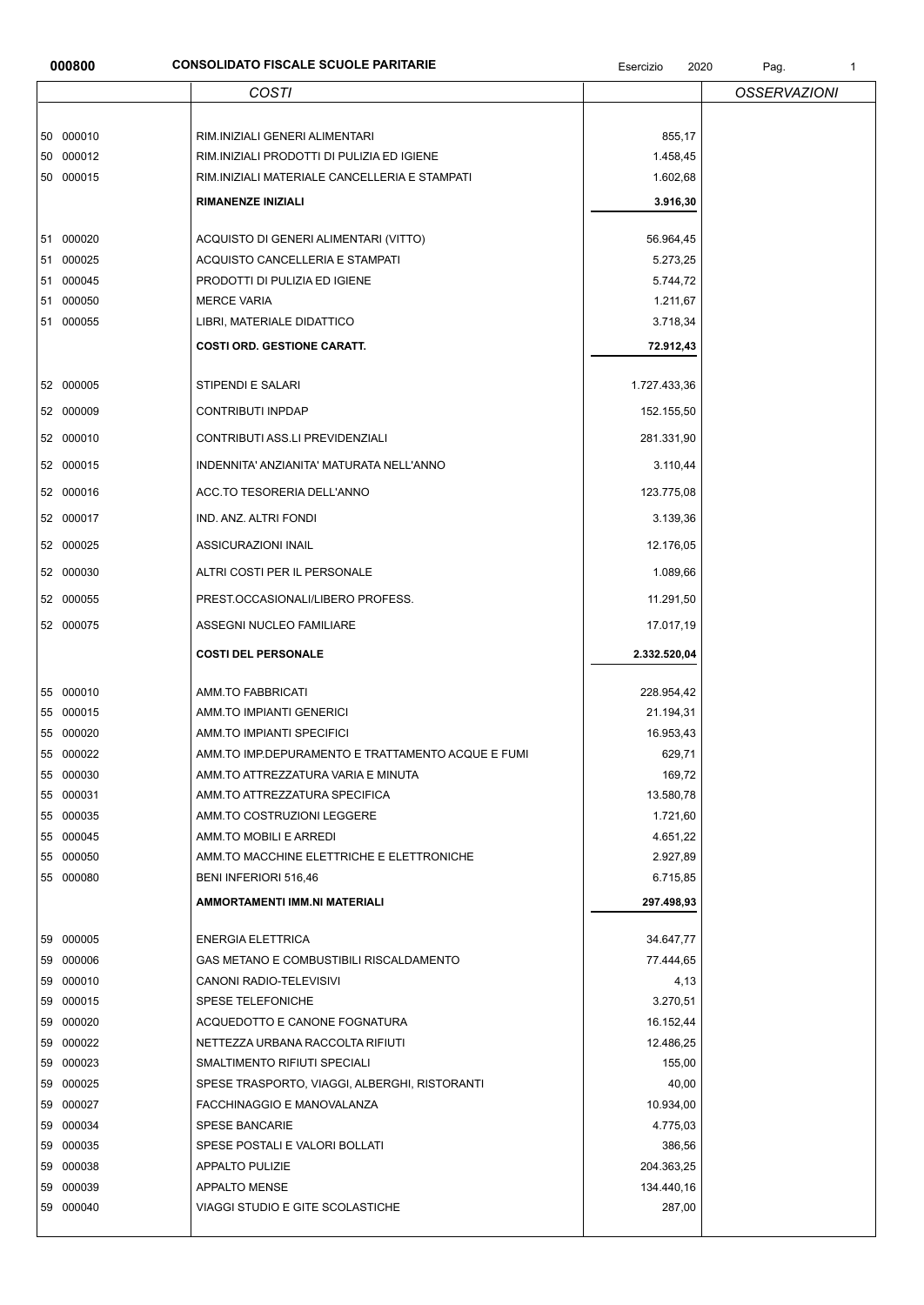| 000800    | <b>CONSOLIDATO FISCALE SCUOLE PARITARIE</b>       | Esercizio<br>2020 | Pag. | $\overline{2}$ |
|-----------|---------------------------------------------------|-------------------|------|----------------|
| 59 000043 | ATTIVITA' INTEGRATIVE                             | 9.690,00          |      |                |
| 59 000044 | PREST.SERVIZI/PULIZIE/COOPERATIVE                 | 2.281,40          |      |                |
| 59 000045 | SPESE CUSTODIA E VIGILANZA                        | 1.180,34          |      |                |
| 59 000046 | PRESTAZIONI VARIE                                 | 2.525,40          |      |                |
| 59 000049 | <b>DERATIZZAZIONE</b>                             | 1.021,14          |      |                |
| 59 000054 | <b>INCARICO RSPP</b>                              | 19.985,47         |      |                |
| 59 000055 | SPESE PER CORSI DI AGGIORNAMENTO DIPENDENTI       | 5.714,33          |      |                |
| 59 000057 | RICERCA, ADDESTRAMENTO E FORMAZIONE PERSONALE     | 1.071,60          |      |                |
| 59 000075 | RIMBORSI SPESE VARIE                              | 44,01             |      |                |
| 59 000100 | PREST.OCCASIONALI/LIBERO PROFF.                   | 7.095,33          |      |                |
| 59 000102 | CONSULENZA DEL LAVORO (R)                         | 3.809,02          |      |                |
| 59 000104 | CONSULENZA FISCALE (R)                            | 2.728,99          |      |                |
| 59 000105 | LEGALI E CONSULENZIALI - PROFESSIONISTI           | 38.989,38         |      |                |
| 59 000210 | <b>ONERI AMMINISTRATIVI</b>                       | 694,00            |      |                |
|           | <b>COSTI PER SERVIZI GEST.CAR.</b>                | 596.217,16        |      |                |
| 60 000005 | LIBRI-GIORNALI-ABBONAMENTI-QUOTE ASSOCIATIVE      | 85,96             |      |                |
| 60 000006 | <b>QUOTE ASSOCIATIVE</b>                          | 2.586,00          |      |                |
| 60 000015 | PUBBLICITA' E PROPAGANDA                          | 5.979,54          |      |                |
| 60 000035 | ARROTONDAMENTI PASSIVI                            | 64,07             |      |                |
| 60 000045 | SCONTI E ABBUONI PASSIVI                          | 77,73             |      |                |
| 60 000070 | ASSICURAZ.PER IL PATRIMONIO (INCENDIO, FURTO)     | 7.113,89          |      |                |
| 60 000080 | ASSICURAZIONI RC AUTO-INFORTUNI-FURTO             | 8.246,49          |      |                |
| 60 000085 | ASSICURAZIONI SCUOLA MATERNA                      | 2.593,50          |      |                |
|           | <b>ONERI DIVERSI DI GEST. CARATT.</b>             | 26.747,18         |      |                |
| 61 000005 | MANUT.NI E RIPARAZ.NI VARIE                       | 295,29            |      |                |
| 61 000010 | MANUT.NI E RIPARAZ.NI FABBRICATI                  | 13.798,52         |      |                |
| 61 000015 | MANUT.NI E RIPARAZ.NI IMPIANTI GENERICI           | 18.312,22         |      |                |
| 61 000020 | MANUT.NI E RIPARAZ.NI IMPIANTI SPECIFICI          | 8.410,97          |      |                |
| 61 000030 | MANUT.NI E RIPARAZ.NI ATTREZZ.RA VARIA            | 2.150,28          |      |                |
| 61 000050 | MANUT.NI E RIPARAZ.NI M.ELETTRICHE E ELETTRONICHE | 623,71            |      |                |
| 61 000060 | CANONI MANUTENZIONI CONTRATTUALI                  | 17.072,97         |      |                |
| 61 000070 | MANUT.NE SPAZI VERDI                              | 21.164,06         |      |                |
| 61 000080 | CANONE E ASSISTENZA SOFTWARE                      | 18.384,83         |      |                |
| 61 000081 | CANONE E ASSISTENZA SOFTWARE (R)                  | 4.925,44          |      |                |
|           | <b>MANUTENZIONI E RIPARAZIONI</b>                 | 105.138,29        |      |                |
| 62 000020 | NOLEGGIO ATTREZZATURE                             | 12.416,26         |      |                |
|           | <b>GODIMENTO BENI DI TERZI</b>                    | 12.416,26         |      |                |
|           | <b>TOTALE COSTI GESTIONALI</b>                    | 3.447.366,59      |      |                |
| 73 000005 | SOPRAVVENIENZE PASSIVE                            | 3.242,70          |      |                |
| 73 000015 | PERDITE SU CREDITI                                | 52.900,81         |      |                |
|           | <b>ONERI STRAORDINARI</b>                         | 56.143,51         |      |                |
|           | <b>ONERI STRAORDINARI</b>                         | 56.143,51         |      |                |
| 63 000005 | <b>IMPOSTA DI BOLLO</b>                           | 356,34            |      |                |
| 63 000010 | TASSE DI CONCESSIONE GOVERNATIVA                  | 200,00            |      |                |
| 63 000040 | <b>IMPOSTE E TASSE COMUNALI E ICI</b>             | 138,65            |      |                |
|           | <b>ONERI TRIBUTARI DI COMPETENZA</b>              | 694,99            |      |                |
|           | <b>ONERI TRIBUTARI</b>                            | 694,99            |      |                |
| 79 000001 | <b>TASSE VARIE</b>                                | 30,00             |      |                |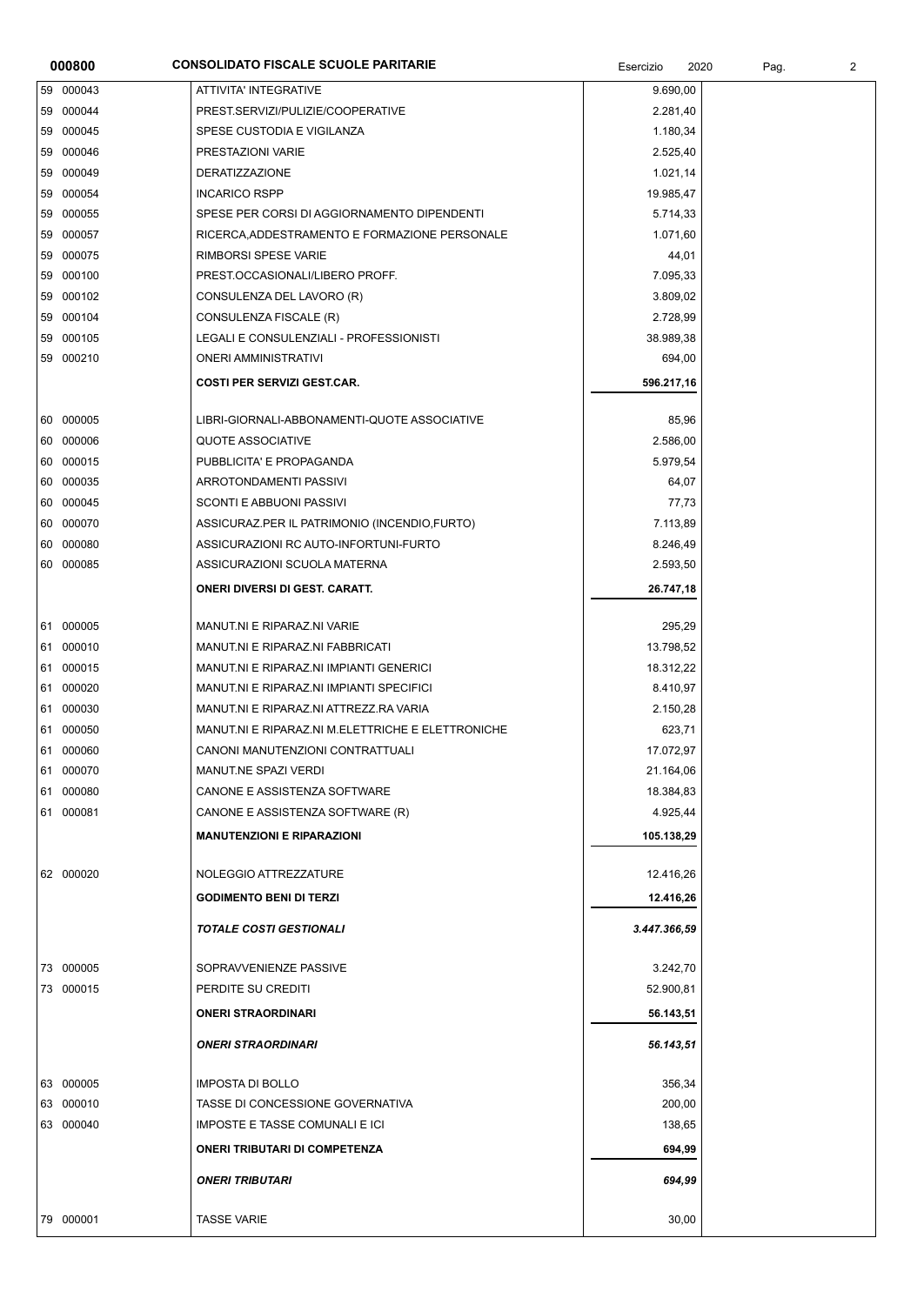| 000800    | <b>CONSOLIDATO FISCALE SCUOLE PARITARIE</b>  | Esercizio<br>2020 | Pag. | 3 |
|-----------|----------------------------------------------|-------------------|------|---|
| 79 000010 | SANZIONI SOVRATASSE INTERESSI MORA           | 60,31             |      |   |
| 79 000025 | RITENUTE FISCALI SU INTERESSI ATTIVI BANCARI | 0,23              |      |   |
| 79 000040 | ALTRI COSTI INDEDUCIBILI                     | 123.877,41        |      |   |
|           | <b>COSTI E SPESE INDEDUCIBILI.</b>           | 123.967,95        |      |   |
|           | <b>COSTI GEST.NON CARATTERISTICA</b>         | 123.967,95        |      |   |
| 81 000090 | RIDUZIONI SU RETTE SCOLASTICHE               | 29.770,09         |      |   |
|           | <b>RICAVI GESTIONE CARATTERISTICA</b>        | 29.770,09         |      |   |
|           | <b>TOTALE COSTI</b>                          | 29.770,09         |      |   |
| 74 000010 | <b>IRAP</b>                                  | 38.649,18         |      |   |
|           | <b>IMPOSTE SUL REDDITO ESERCIZIO</b>         | 38.649,18         |      |   |
|           | <b>IMPOSTE SUL REDDITO ESERCIZIO</b>         | 38.649,18         |      |   |
|           | <b>COSTI</b><br><b>Totale</b>                | 3.696.592,31      |      |   |
|           | <b>Bilancio</b>                              | 3.696.592,31      |      |   |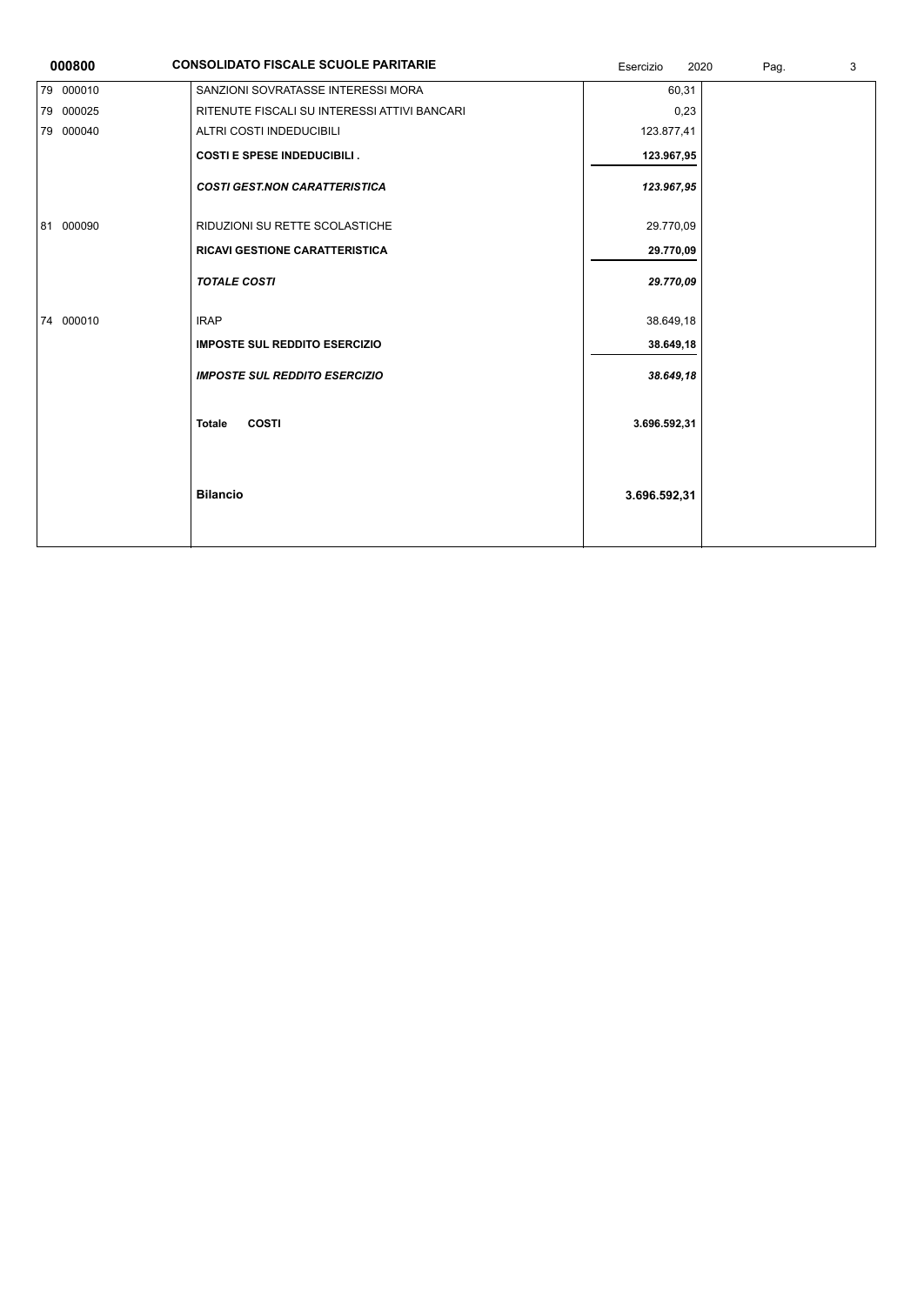## **000800 CONSOLIDATO FISCALE SCUOLE PARITARIE CONSOLIDATO FISCALE SCUOLE PARITARIE Esercizio** 2020 Pag. 4

|                        | <b>RICAVI</b>                                                   |                    | <b>OSSERVAZIONI</b> |
|------------------------|-----------------------------------------------------------------|--------------------|---------------------|
| 80 000010              | RIM.FINALI GENERI ALIMENTARI                                    | 1.576,78           |                     |
| 80 000012              | RIM.FINALI PRODOTTI DI PULIZIA ED IGIENE                        | 2.031,15           |                     |
| 80 000015              | RIM.FINALI MATERIALE CANCELLERIA E STAMPATI                     | 1.662,00           |                     |
|                        |                                                                 |                    |                     |
|                        | <b>RIMANENZE FINALI</b>                                         | 5.269,93           |                     |
| 81 000004              | <b>ISCRIZIONI SCUOLA INFANZIA</b>                               | 49.652,00          |                     |
| 81 000005              | RETTE SCUOLA INFANZIA                                           | 524.325,64         |                     |
| 81 000009              | <b>ISCRIZIONI SCUOLA PRIMARIA</b>                               | 47.886,00          |                     |
| 000010<br>81           | RETTE SCUOLA PRIMARIA                                           | 1.009.911,96       |                     |
| 81 000014              | <b>ISCRIZIONI SCUOLA MEDIA</b>                                  | 40.020,00          |                     |
| 81 000015              | RETTE SCUOLA MEDIA                                              | 520.568,42         |                     |
| 81 000026              | <b>MENSA</b>                                                    | 25.123,50          |                     |
| 000040<br>81           | CONTR.SCUOLA INFANZIA SOGG.IRPEG 4%                             | 210.567,69         |                     |
| 81 000041              | CONTR. INFANZIA DA COMUNE SOGG. IRPEG 4%                        | 196.564,46         |                     |
| 81 000042              | CONTR. INFANZIA DA REGIONE SOGG. IRPEG 4%                       | 49.044,22          |                     |
| 81 000045              | CONTR.SCUOLA PRIMARIA SOGG.IRPEG 4%                             | 583.011,03         |                     |
| 81 000046              | CONTR. PRIMARIA DA COMUNE SOGG. IRPEG 4%                        | 7.767,29           |                     |
| 81 000047              | CONTR. PRIMARIA DA REGIONE SOGG. IRPEG 4%                       | 10.320,00          |                     |
| 81 000050              | CONTR.SCUOLE MEDIE SOGG.IRPEG 4%                                | 159.747,66         |                     |
| 81 000051              | CONTR. MEDIE DA COMUNE SOGG. IRPEG 4%                           | 7.753,67           |                     |
| 81 000052              | CONTR. MEDIE DA REGIONE SOGG. IRPEG 4%                          | 9.015,00           |                     |
| 81 000083              | ATTIVITA' TEMPO PROLUNGATO                                      | 12.435,00          |                     |
| 81 000085              | ATTIVITA' INTEGRATIVE                                           | 29.070,57          |                     |
|                        | RICAVI GESTIONE CARATTERISTICA                                  | 3.492.784,11       |                     |
| 82 000070              | COMPENSO SERVIZI DISTRIBUTORI                                   | 1.720,00           |                     |
|                        | RICAVI GESTIONE NON CARATTERISTICA                              | 1.720,00           |                     |
|                        |                                                                 |                    |                     |
| 83 000005<br>83 000015 | <b>RIMBORSI</b>                                                 | 2.829,20           |                     |
| 83 000031              | <b>RIMBORSI SPESE VARIE</b><br>RIMBORSO SPESE DI TRASPORTO      | 540,00<br>9.666,00 |                     |
|                        |                                                                 |                    |                     |
|                        | RIMBORSI PER SERVIZI G.C.                                       | 13.035,20          |                     |
| 84 000005              | <b>ALTRI RICAVI</b>                                             | 102,00             |                     |
| 84 000015              | <b>EROGAZIONI LIBERALI</b>                                      | 19.004,16          |                     |
| 84 000020              | <b>PROVENTI VARI</b>                                            | 45.045,25          |                     |
| 84 000025              | ARROTONDAMENTI ATTIVI                                           | 67,35              |                     |
| 84 000035              | SCONTI E ABBUONI ATTIVI                                         | 6,00               |                     |
|                        | <b>ALTRI RICAVI</b>                                             | 64.224,76          |                     |
|                        | <b>PROVENTI GESTIONALI</b>                                      | 3.577.034,00       |                     |
| 88 000005              | INTERESSI SU C/C BANCARI E POSTALI                              | 1,10               |                     |
|                        | <b>PROVENTI FINANZIARI</b>                                      | 1,10               |                     |
|                        | <b>TOTALE PROVENTI FINANZIARI</b>                               | 1,10               |                     |
|                        |                                                                 |                    |                     |
| 86 000015              | ALTRE SOPRAVVENIENZE ATTIVE                                     | 53.195,86          |                     |
| 86 000100<br>86 000215 | DONAZIONI IN DANARO<br>SOPPRAVVENIENZE DA RETTIFICHE CONTABILI. | 130,00<br>1.591,40 |                     |
|                        |                                                                 |                    |                     |
|                        | <b>PROVENTI STRAORDINARI</b>                                    | 54.917,26          |                     |
|                        | <b>TOTALE PROVENTI STARORDINARI</b>                             | 54.917,26          |                     |
|                        |                                                                 |                    |                     |
|                        |                                                                 |                    |                     |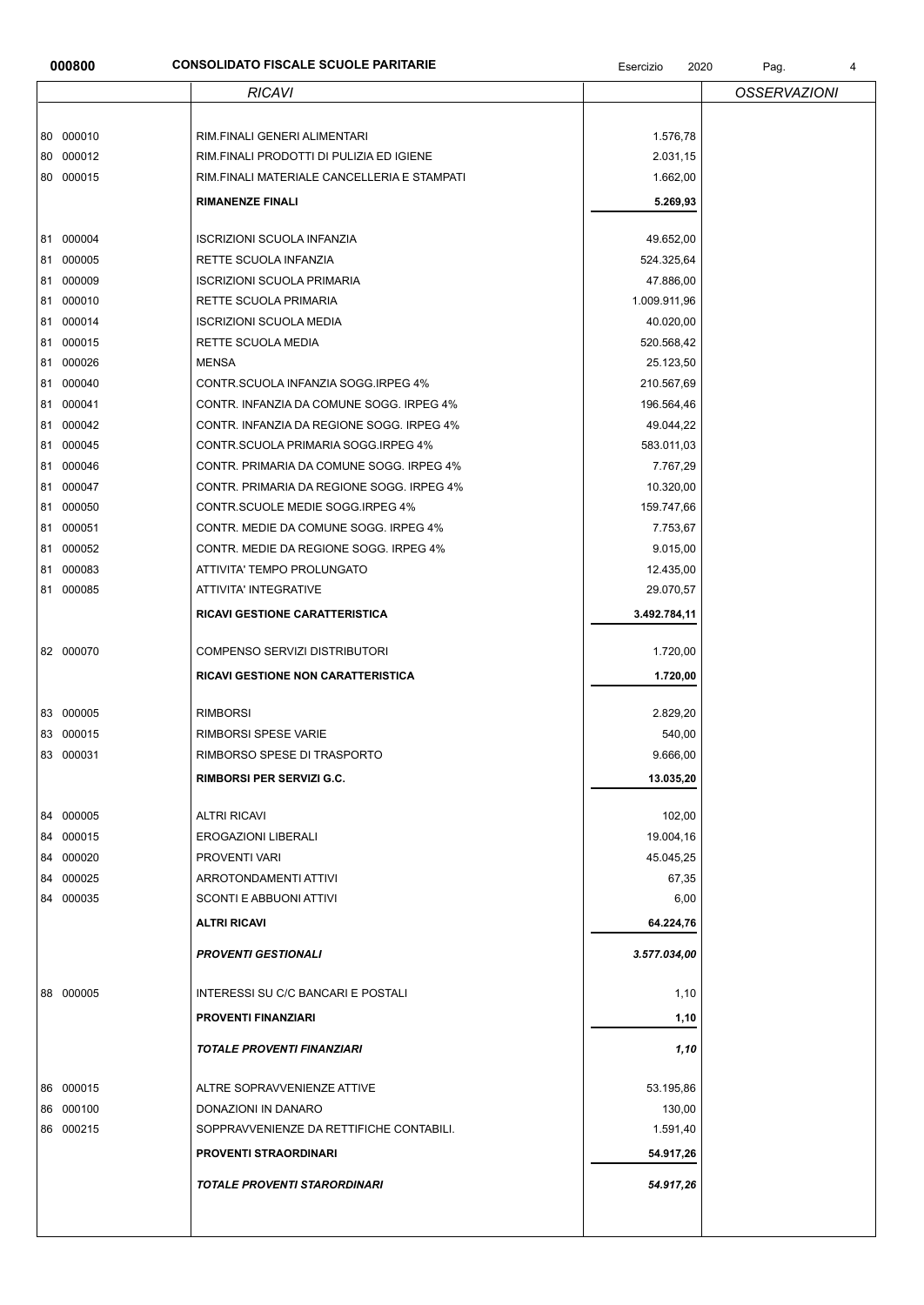| 000800    | <b>CONSOLIDATO FISCALE SCUOLE PARITARIE</b> | Esercizio<br>2020 | 5<br>Pag. |  |
|-----------|---------------------------------------------|-------------------|-----------|--|
| 52 000010 | CONTRIBUTI ASS.LI PREVIDENZIALI             | 51.253,10         |           |  |
|           | <b>COSTI DEL PERSONALE</b>                  | 51.253,10         |           |  |
|           | <b>TOTALE PROVENTI</b>                      | 51.253,10         |           |  |
|           |                                             |                   |           |  |
|           | <b>RICAVI</b><br><b>Totale</b>              | 3.683.205,46      |           |  |
|           | PERDITA DI ESERCIZIO                        | 13.386,85         |           |  |
|           |                                             |                   |           |  |
|           | <b>Bilancio</b>                             | 3.696.592,31      |           |  |
|           |                                             |                   |           |  |
|           |                                             |                   |           |  |